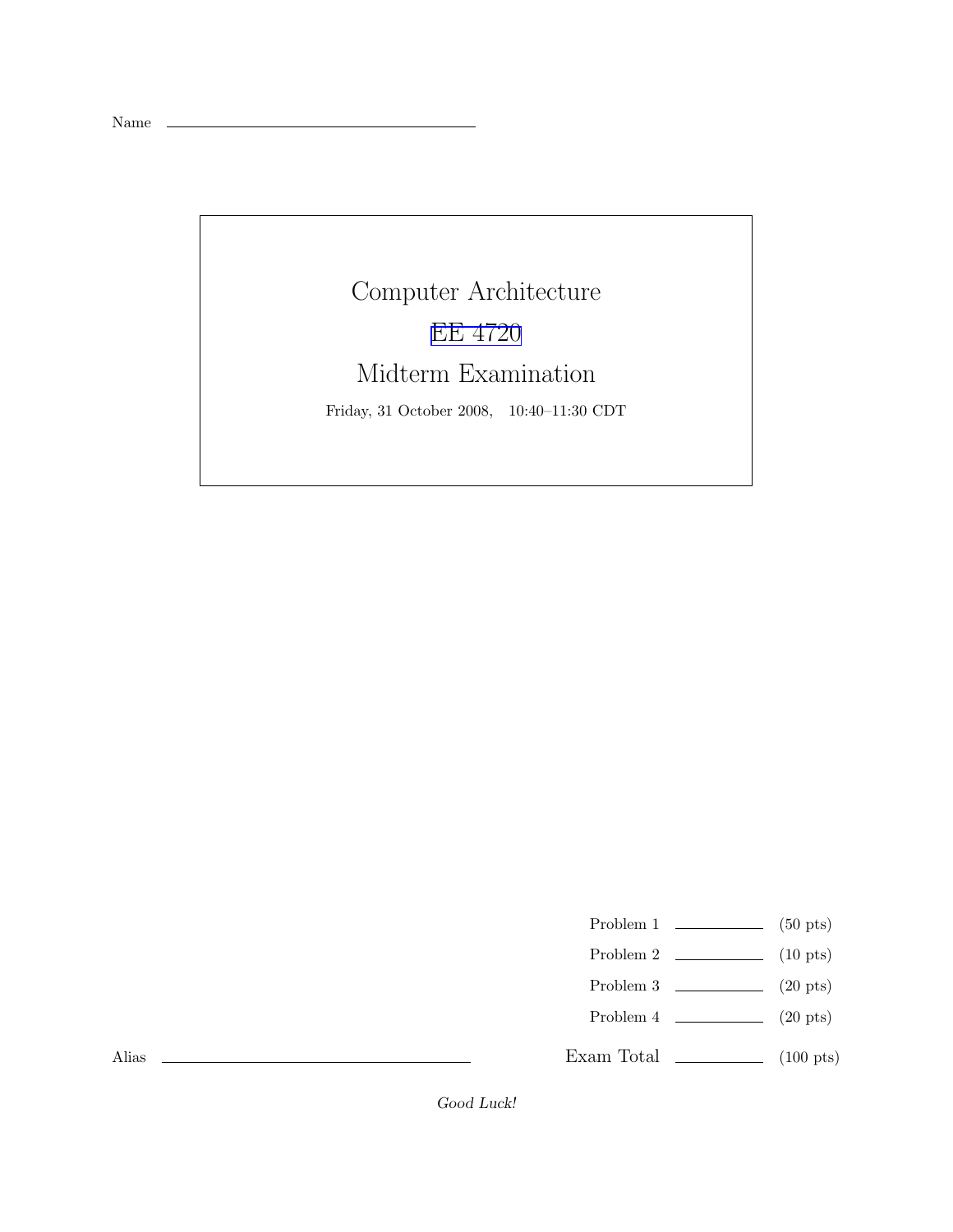Problem 1: In the MIPS implementation below some wires are labeled with cycle numbers and values that will then be present. For example,  $\vert c5:3 \vert$  indicates that at cycle 5 the wire will hold a 3. Other wires are labeled just with cycle numbers, indicating that the wire is used at that cycle. If a value on any labeled wire is changed the code would execute incorrectly. Instruction addresses and the first instruction have been provided. [50 pts]

(a) Finish a program consistent with these labels.

All register numbers and immediate values can be determined.

Be sure to fill the three blocks marked PLEASE FILL IN.

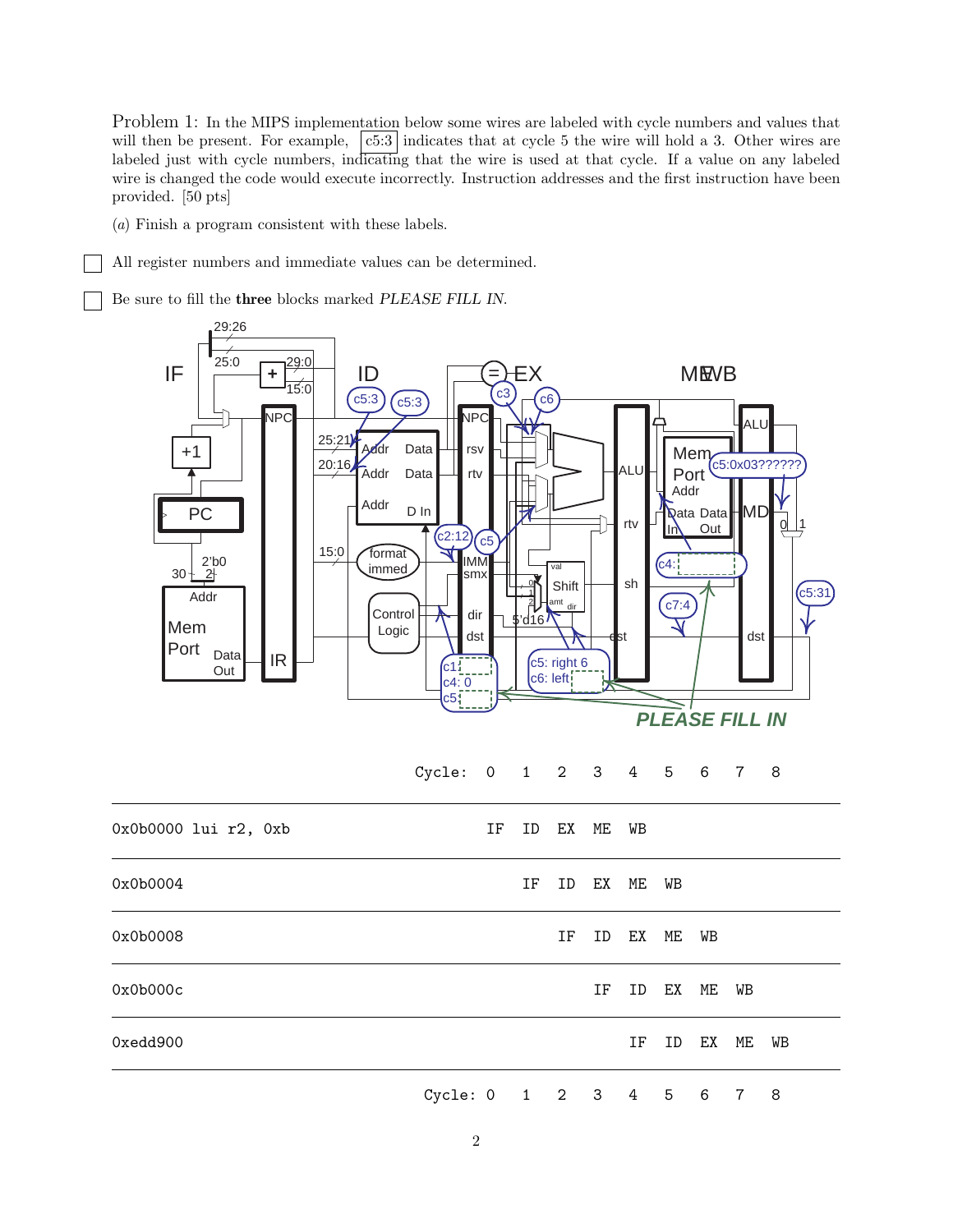Problem 1, continued: Continue referring to the implementation on the previous page.

(b) Explain whether each instruction below could be the instruction at address 0xb0008 (on the previous page). If it could be the instruction write "Possible" otherwise write "Impossible because ..." (The grade will be based on the reason.)

 $\hfill\Box$ j  $\Box$  jal

 $\overline{\phantom{a}}$  beq

add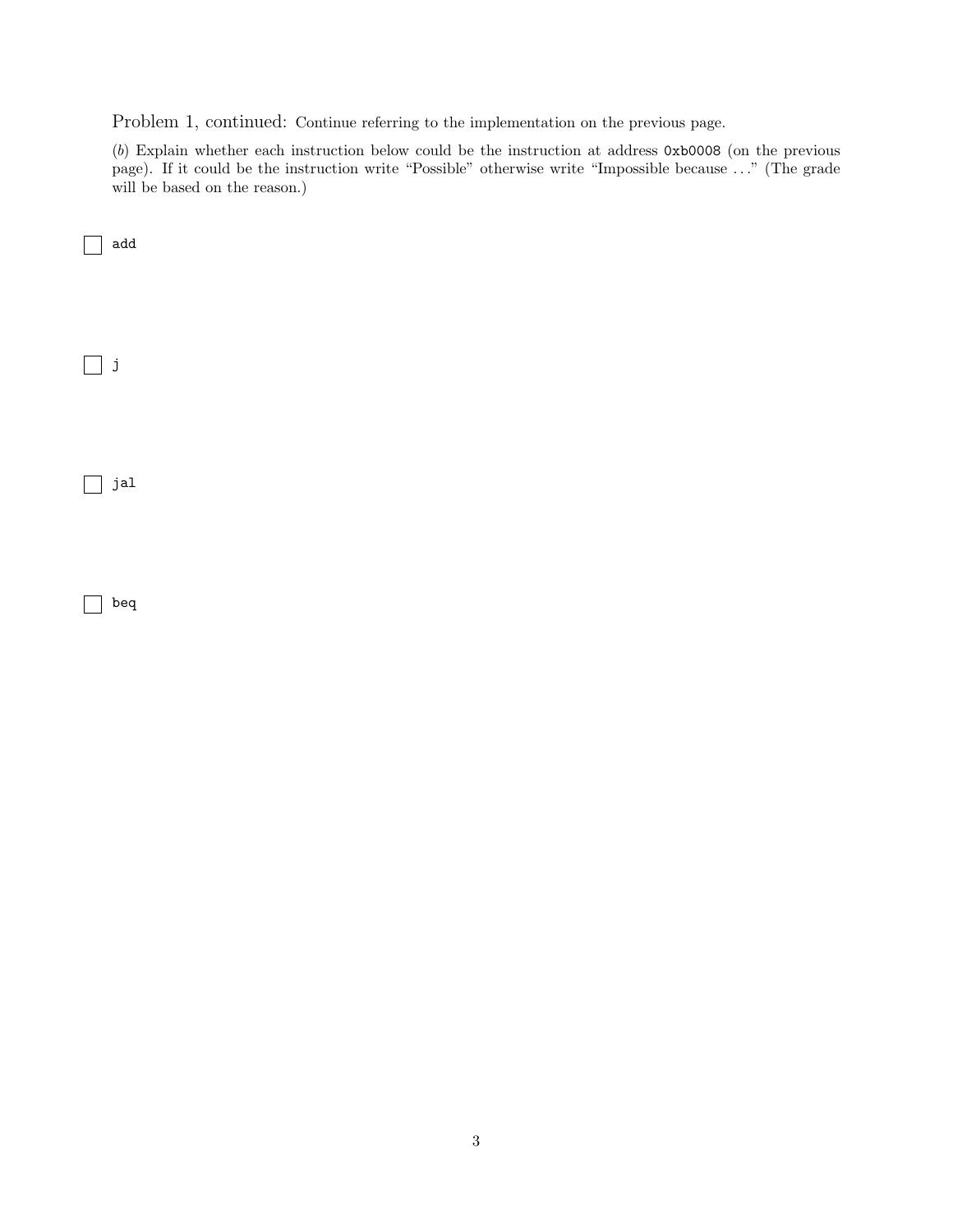Problem 2: [10 pts] Based on the experience of preparing SPECcpu benchmark runs manufacturers A and B each release a new compiler that improves their respective SPECcpu scores.

(a) In the course of preparing a SPECcpu benchmark run manufacturer A discovers a new optimization technique that improves the performance of most of the SPECcpu programs, and other programs. This optimization technique is added to the compiler for use at the -O1 and higher optimization levels. The manufacturer sells the compiler, proudly boasting about the performance benefits.

Is it in the spirit of the SPECcpu rules to use this new optimization technique for the base results? Explain.

(b) To prepare a SPECcpu benchmark run manufacturer B has its best programmers prepare hand-written assembly code for the most time consuming portion of each benchmark. The compiler will recognize each benchmark based on the source code and substitute the hand-written routines where needed; the handwritten code will only work for these benchmarks.

These optimizations are included in manufacturer  $B$ 's compiler and used at  $-01$  and higher levels. Manufacturer B sells this new compiler.

Is it in the spirit of the SPECcpu rules to use this new optimization technique for the peak results? Explain.

Explain why it is not in the spirit of SPECcpu rules to use such optimizations for base results.

Assuming that the compiler can not be reverse engineered (there is no way to inspect the compiler itself) and assuming that manufacturer  $B$  can keep secrets, how might this cheating be discovered?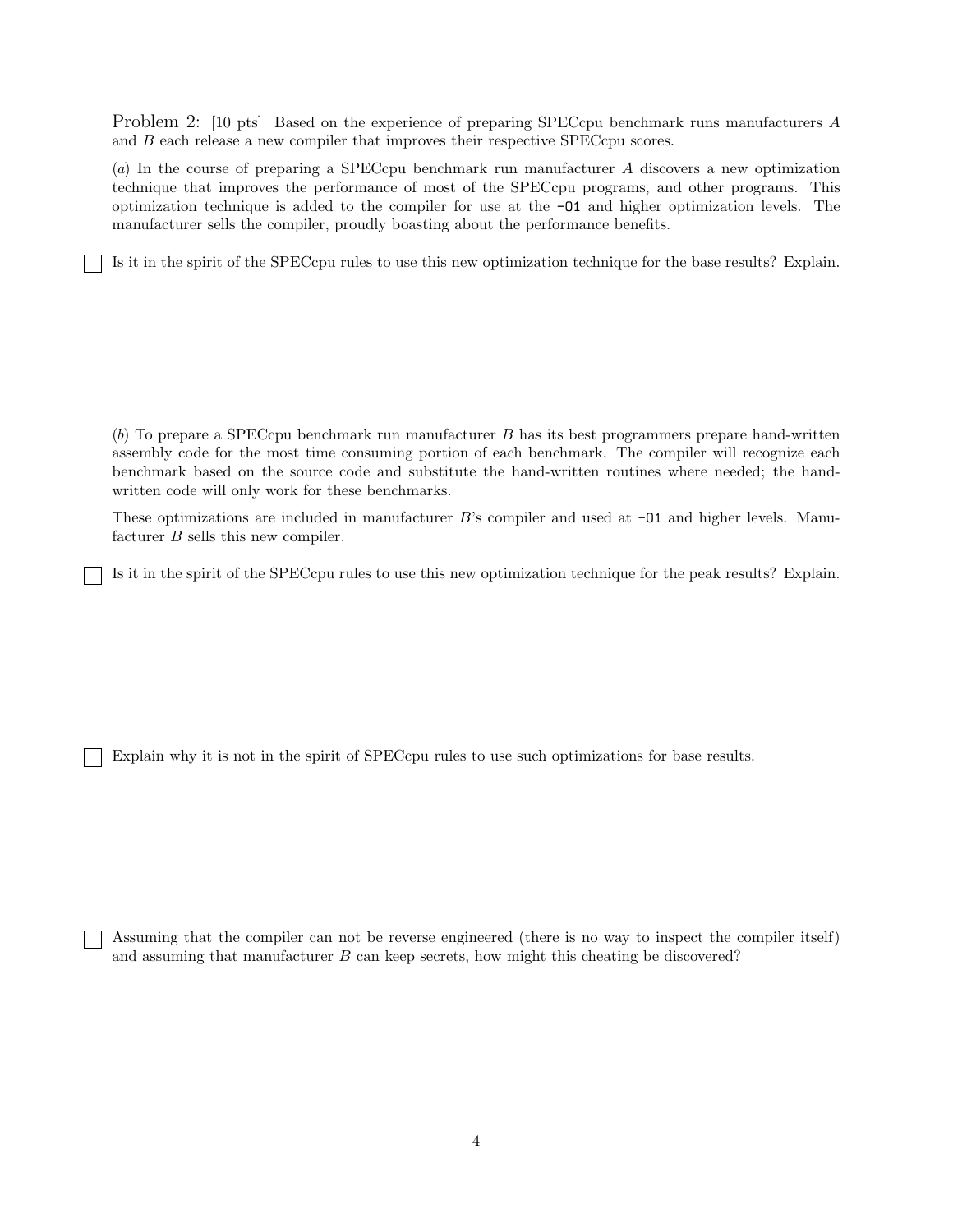Problem 3: Answer the following ISA questions.

(a) [10 pts] A RISC advocate claims that by having fixed-length instructions and alignment restrictions a branch can reach twice as far for a given displacement field size than would be possible in CISC ISAs.

Explain why.

A CISC advocate responds that branches in CISC programs would take less space anyway.

Provide a reason for small-displacement branches.

Provide a reason for large-displacement branches.

(b) [10 pts] Indicate whether each item below is usually an ISA feature or an implementation feature. Number of bits in immediate.

Clock frequency.

Number of branch delay slots (if any).

Floating-point format.

Minimum distance between load instruction and a dependent instruction to avoid a stall.